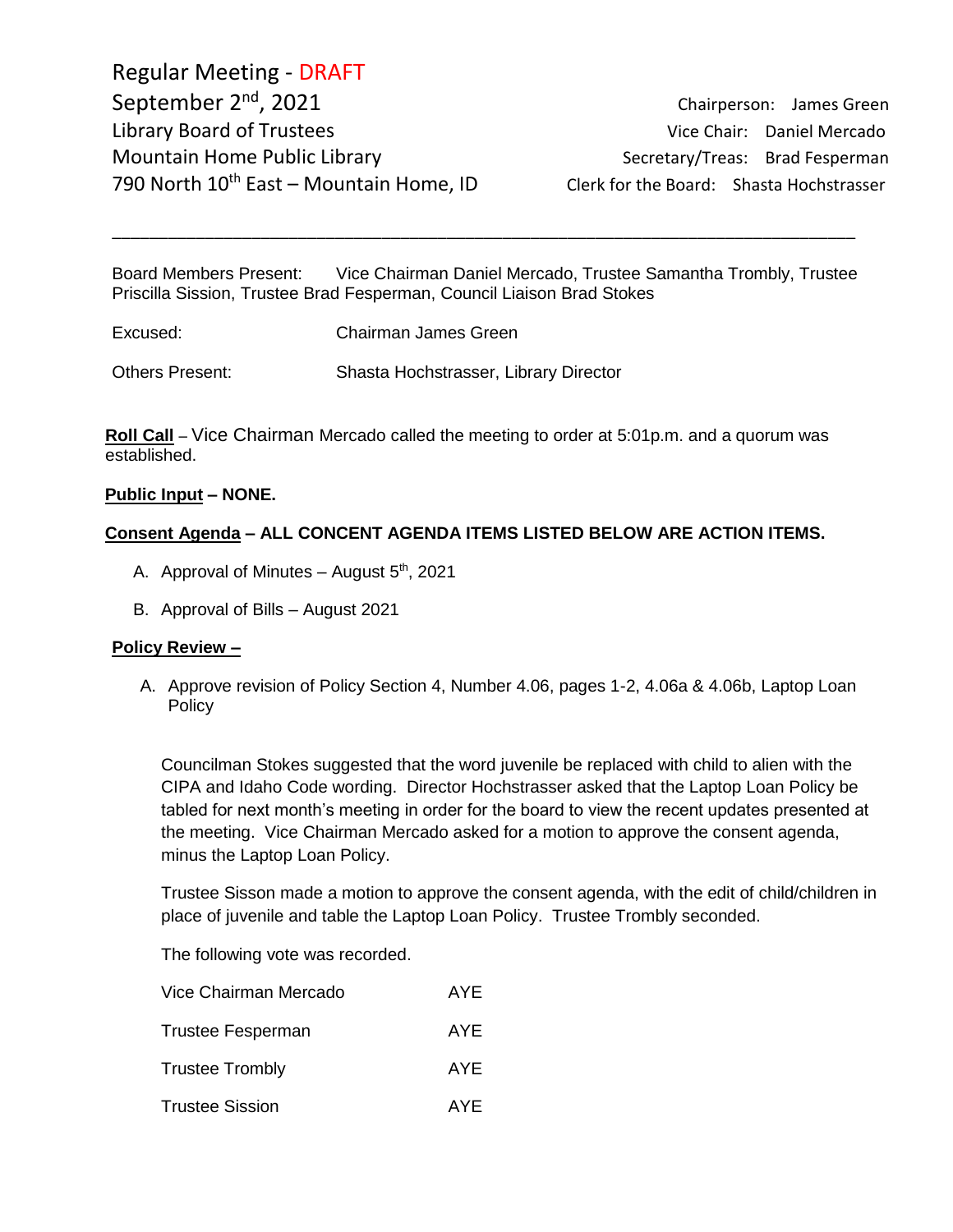Motion carried.

# **Old Business –**

A. Action Item: Items removed from the consent section.

None.

B. Discussion: Update on Book drop

Director Hochstrasser noted the recent proposal to the Friends was declined. Trustee Fesperman stated that the Friends organization needs to work with us and doesn't agree with their continuous request to move their book donations to the previous corner location. That area is being planned for future personal study accommodations for the public. Councilman Stokes agreed with Trustee Fesperman. Trustee Trombly asked if the Friends were welcoming to funding other projects and Director Hochstrasser mentioned their recent request to funding books for distribution during the AFAD parade before the event was cancelled. They were happy to provide funding that project along with purchasing a Kindle Fire raffle prize for Library Card Month promotion. Trustee Sisson asked how other library/friend relationships are and Director Hochstrasser said she would enquire and report. Vice Chairman Mercado suggested that the Friends provide an overview of their yearly monetary contributions to the library publicly.

C. Discussion: Update on Meeting room policy

Director Hochstrasser said she talked to the city attorney and said that he works with other libraries on this and that they have the same structure in place. Director Hochstrasser also said she talked to Porter House and requested a schedule of when they truly are going to be utilizing the meeting room so that it can be potentially scheduled for other events if it is actually available.

### **New Business –**

None

# **Director Report –**

# *Old Business*

Friends Meeting – I presented the proposal for the outside book drop and the Friends declined the offer stating they feel that is what the library budget is for and would like to put their funding towards other programs. On Monday, August 23rd, I emailed Betty Olsen saying that I wondered if the Friends would be willing to purchase Scholastic books for me to hand out to kids during the AFAD parade. She said she would contact the Friends for a vote. Two hours later, she responded back saying they all agreed. I had requested 250 books, which totaled to \$316.00. After having contacted all the Friends, one in particular actually said they would match that personally which doubled the order to 500 books.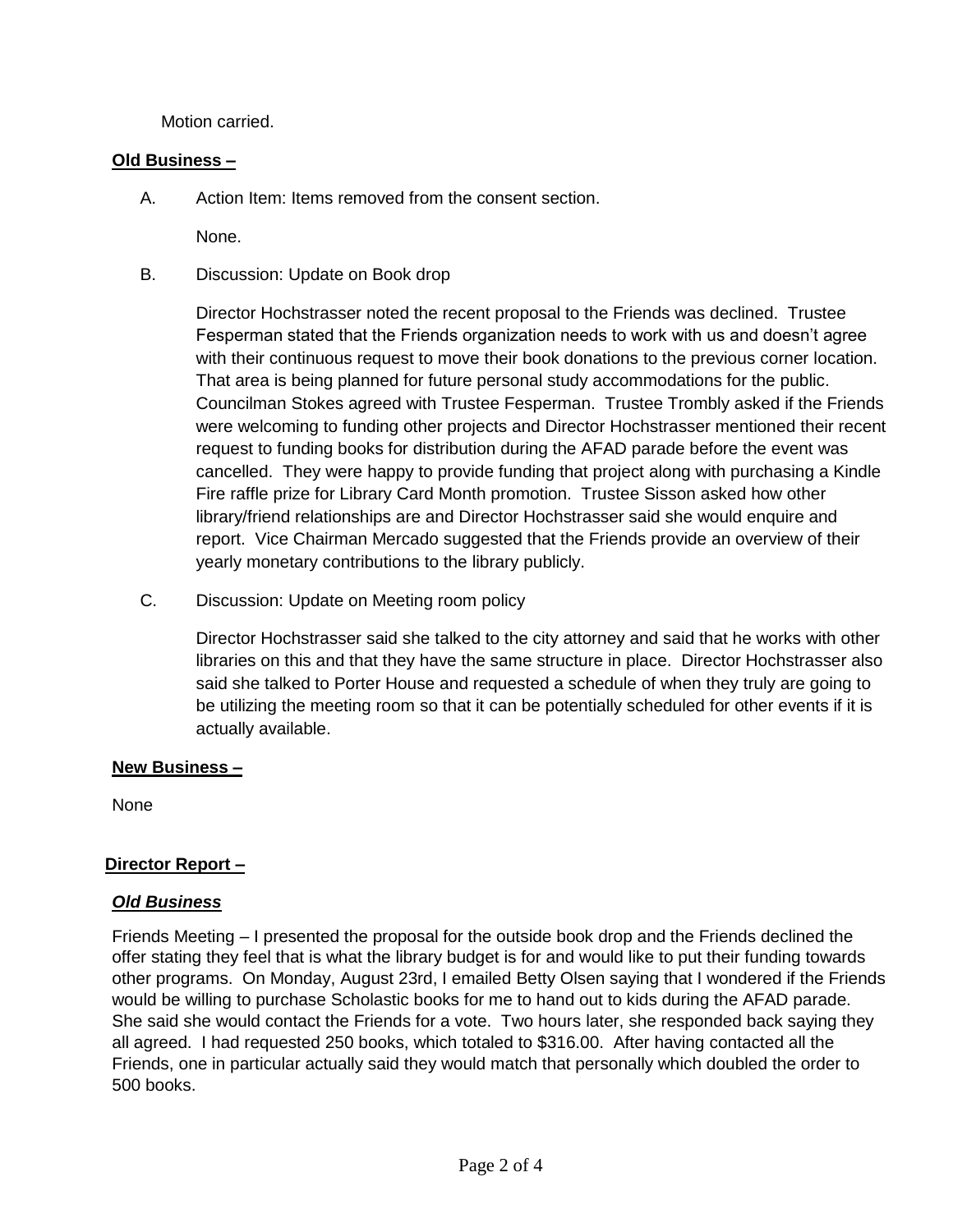The Library will be closed on Labor Day as well as but open **Air Force Appreciation Day.** Signage has already started to advertise the closure date.

### *New Business*

August Stats # of items cataloged: 272 # of computer sessions: 500 # of RA: 2,349 #of items checked IN: 3,649 # of items checked OUT: 4,599 # of eBooks checked out: 238 # of eAudios checked out: 75 # of patron visits (door count): 3,369 # of notarizations: 3 # of proctored tests: 0 # of new/ renewed cards: 208 Staff training as of 8/25 in the afternoon: BG- 3, JM- 4, MB- 2, MF- 2, ML- 3, AR -1. # of ILL's requested BY US to bring in for our patrons: 30 in July # or ILL's requested FROM US to send out to other libraries: 1 Total # of items owned: 53,453

Just a reminder - Jessica (Teen & Adult Programming Coordinator) & Bianca (Youth Services Coordinator) will be attending Idaho Out-of-School Network's Power Up Summit conference held in Boise on September 9th-10th. This conference is for those who run programs or offer services that youth may access out-of-school: summer, afterschool, camps, or even online. The theme this year is "Build Up!" In-person conferences are always beneficial to connect with other libraries and share ideas.

Linda McDonald on behalf of her aunt Donita Freianmuth contributed \$200 donation directly to the Mountain Home Public Library. We plan to purchase additional juvenile graphic novels once the funds are available in the next fiscal year. I have already mailed a thank you letter to Linda for their generous donation.

The Mountain Home Academy gave me a call a couple of weeks ago saying they were closing after 25 years and had many boxes of books if we would like to take any of them. I went over and picked out 2 carloads worth as well as called the Glenn's Ferry Library to let them know that there were still many books available if she was interested in picking some up. We were able to obtain class sets of classic novels, which we will be turning into book group discussion kits for checkout as well as potential library book club programming.

Councilman Stokes asked how often do we provide classroom visits. Director Hochstrasser explained that they typically occur in the spring and summer months and can vary on the teacher choosing to have their class visit. We also provide STEM free play activities when they come.

# **Adjourn –**